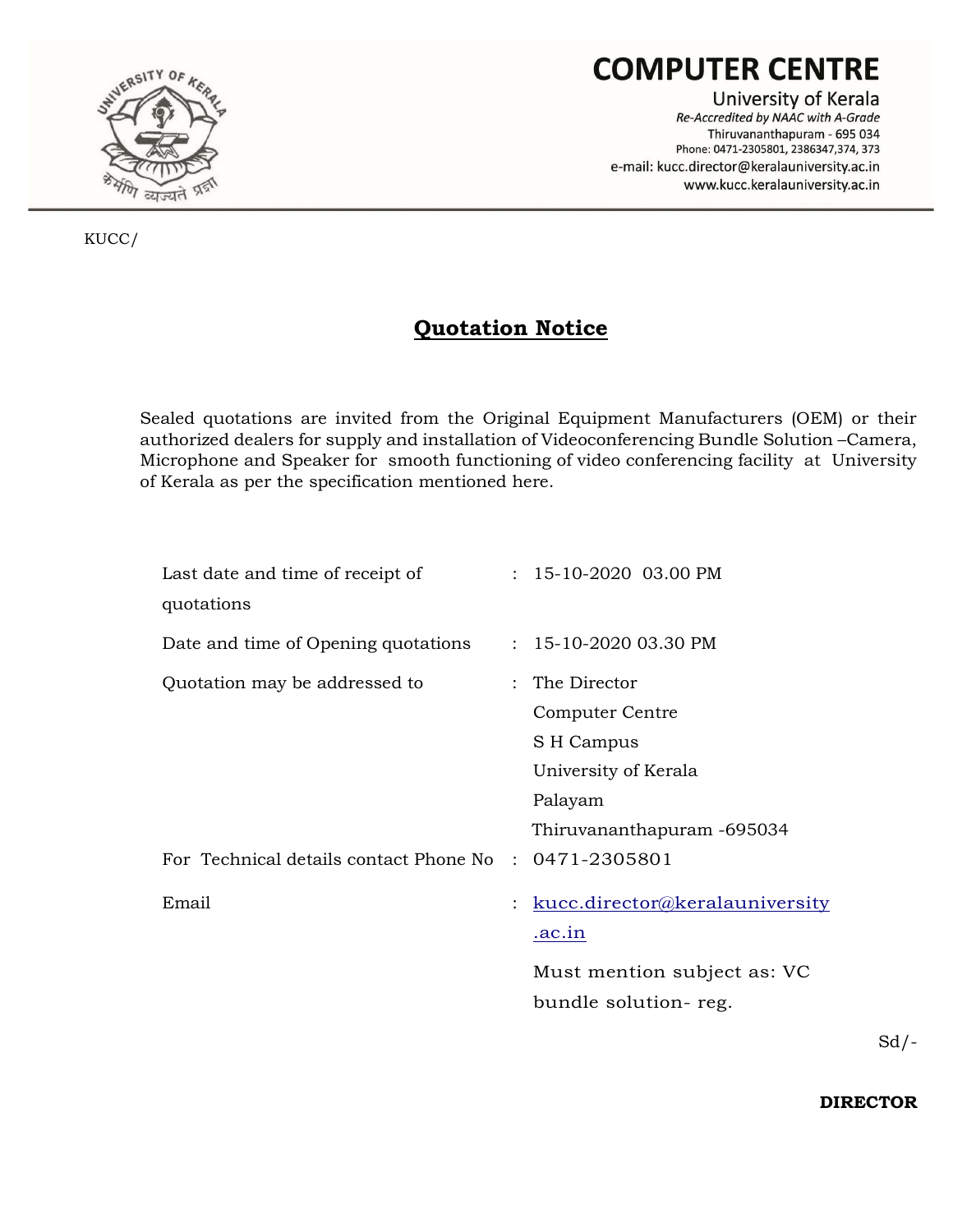#### Terms and Condtions

- 1 The bidder should submit following documents along with bid:
	- Detailed technical compliance of product quoted with cross reference
	- Brochure and literature of the product quoted establishing its Brand, Make, Model and Technical Specifications
- 2. Incomplete & conditional tenders and tenders received after the due date will be summarily rejected without assigning any reasons thereof
- 3. The Price/Rate quoted should be inclusive of all Taxes Freight, Packing & Forwarding Charges, Handling, Delivery Charges, installation charges etc.
- 4. The configuration given is the minimum configuration that is/are required. Vendors may choose to supply higher/better/ enhanced systems/peripherals, but their financial quotes shall be treated as if they have been offered for the specified configuration only.
- 5. The bid shall be typed and shall be signed by the bidder or a person duly authorized to bind the bidder to the contract.
- 6. The bidder is expected to examine all instructions, forms, terms, condition, and technical specifications in the tender Documents. Failure to furnish all information required by the tender Documents or submission of a bid not substantially responsive may result in the rejection of its bid.
- 7. The bidders shall give undertaking that all the Components used in the equipments shall be original make as per the technical specifications submitted and the hardware/software shall be supplied with the authorized license certificates, if found contrary the supplier shall replace the component/equipment with original one at their own cost
- 8. All prices should be in INR
- 9. Validity of tender: Tender submitted shall remain valid at least for 90 days from the date of opening the tender. Validity beyond three months from the date of opening of the tender shall be by mutual consent.
- 10. Delivery and installation: Proposed delivery schedule should be mentioned clearly. Delivery and installation should be made at SH Campus, University of Kerala, Palayam, Trivandrum - 695034, without any extra cost. Complete installation, testing of the system and day-to-day maintenance are to be provided at site.
- 11. Service facility: Supplier should mention their details of service setup and manpower in Trivandrum who are responsible for after sales support.
- 12.In case of any dispute, the decision of the University authority shall be final and binding on the bidders. The undersigned reserves the right to reject any or all of the tenders received without assigning any reason thereof.
- 13.The bids shall be opened at the office of the Director, Computer Centre, SH Campus , University of Kerala on Date mentioned above. If the above date of opening tender happens to be on a holiday or due to any other valid reason, the tender opening process will be done on the next working day or the day fixed by the undersigned.
- 14.In case of dispute arises, the decision of University authority shall be final and binding on bidders.